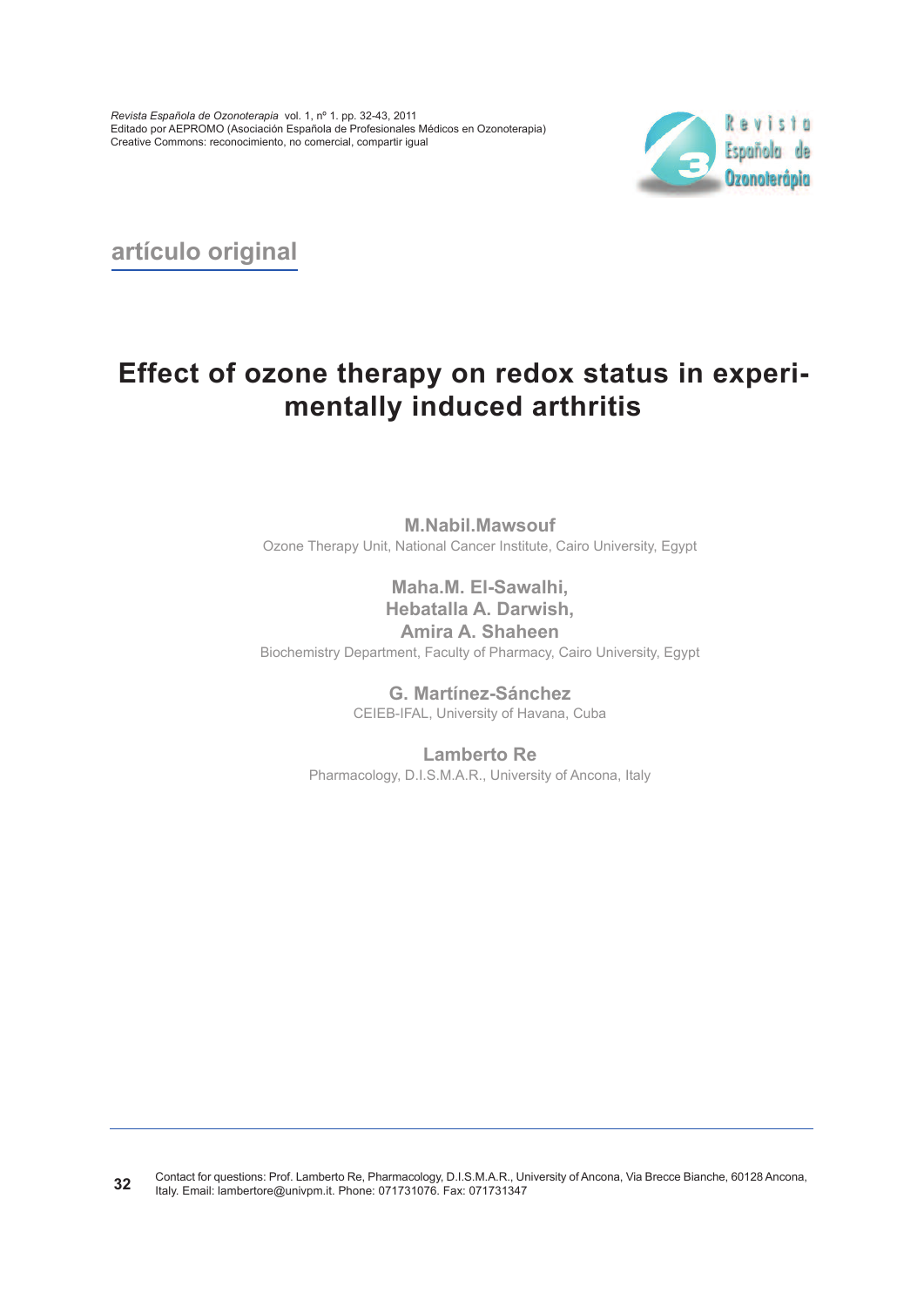## Keywords

*Ozone Oxidative preconditioning Oxidative postconditioning experimental arthritis*

#### Abstract

*Controlled ozone administration has been shown to promote an adaptation to oxidative stress by increasing endogenous antioxidant systems. In the present study, the effects of O2/O3 administration either prophylactically or therapeutically on the alterations of oxidant status in adjuvant-induced arthritis in rats have been studied. Seven groups of rats were used: 1) normal control group; 2) control arthritic group (21 days); 3) prophylactic ozone group: arthritic rats received fifteen intra-rectal applications of O2/O3 at 0.5, 0.7 and 1 mg/kg b.w. in <sup>a</sup> 5-6 mL volume starting one day before adjuvant inoculation and continued as five applications/week over 21 days; 4) oxygen group: received oxygen (vehicle of ozone) in <sup>a</sup> similar schedule to group 3; 5) control arthritic group (24 days); 6) therapeutic-ozone group: arthritic rats received 10 intra-rectal ap*plications of O2/O3 at 0.5, 0.7 and 1 mg/kg b. w. in a 5-6 mL volume daily for 10 days *starting fourteen days after adjuvant inoculation; 7) oxygen-treated group: received oxygen in <sup>a</sup> similar schedule of group 6. The effect of O2/O3 administration was assessed by measuring: blood glutathione (GSH), erythrocyte glutathione peroxidase and catalase activities, serum levels of protein thiols (PrSH), malondialdehyde (MDA) and nitrite/nitrate (NO2/NO3), as well as serum ceruloplasmin activity (CP). The present study showed that adjuvant-induced arthritis in rats caused <sup>a</sup> significant (p<0.05) reduction in blood GSH, serum PrSH levels and erythrocyte antioxidant enzyme activities accompanied by <sup>a</sup> significant (p<0.05) increase in serum levels of MDA, NO2/NO3 and CP activity. Ozone administration either prophylactically or therapeutically normalize blood GSH, serum PrSH and MDA levels and restored erythrocyte antioxidant enzyme activities. However ozone did not significantly (p>0.05) modify serum NO2/NO3 level in induced rat but significant (p<0.05) increase CP activity. So it could be concluded that O2/O3 oxidative preconditioning / postconditioning effectively modulate the antioxidant/oxidant balance associated with adjuvant arthritis model in rats.*

**Sugerencia sobre cómo citar este artículo:** M.Nabil.Mawsouf, Maha.M. El-Sawalhi, G. Martínez-Sánchez, Hebatalla A. Darwish and Amira A. Shaheen, L. Re. (2011). Effect of ozone therapy on redox status in experimentally induced arthritis. Revista Española de Ozonoterapia. Vol.1, nº 1, pp. 32-43.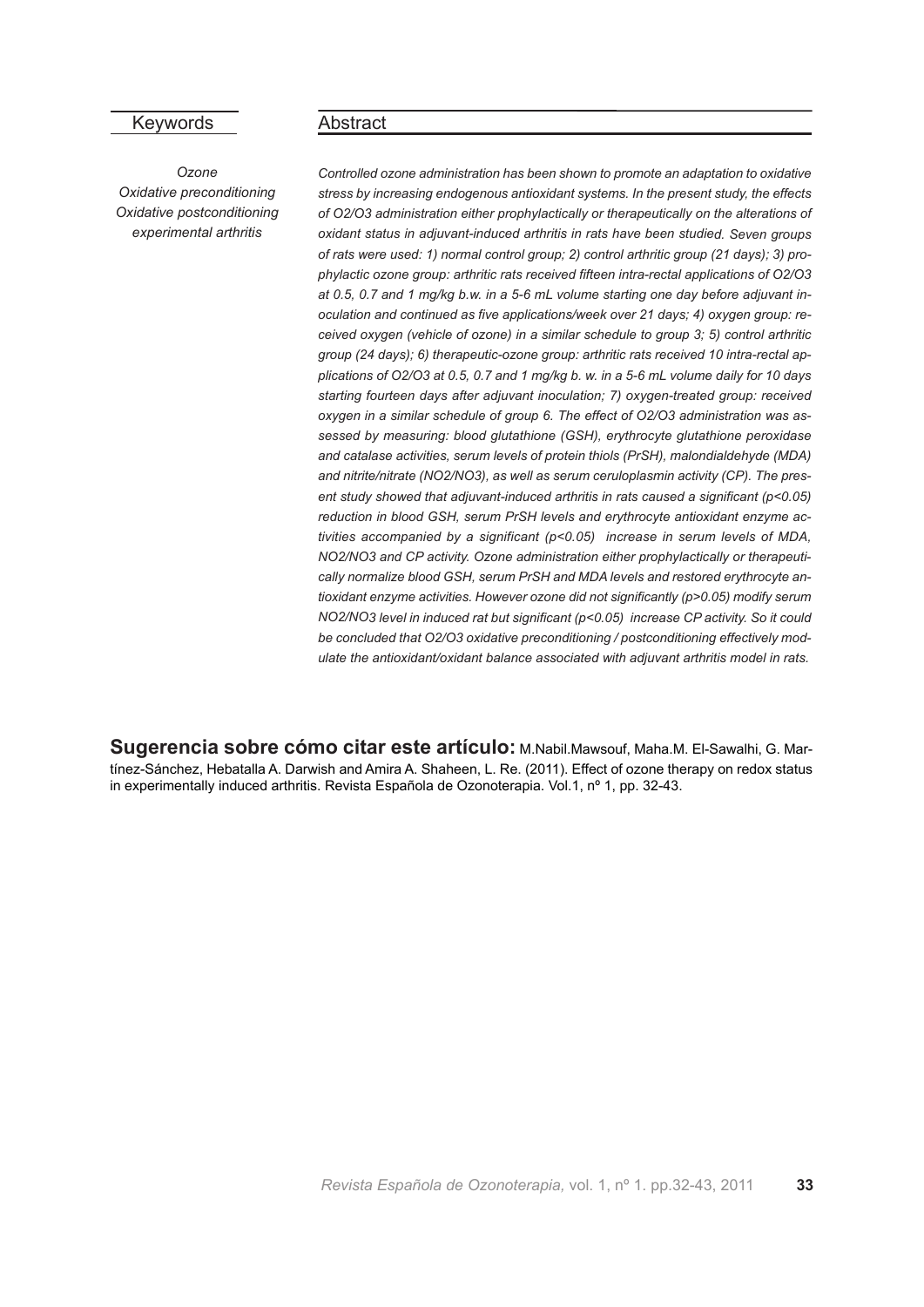# **Introduction**

Ozone therapy as a complementary medical approach has been known for more than four decades. The main areas where that kind of treatment could be useful include resistant infectious diseases, autoimmune diseases, neurodegenerative diseases, orthopedic pathologies and vascular disorders1 . With the advent of precise medical ozone generator, currently ozone therapy have been marked with growing recognition of the use of appropriate and judicious doses making this therapy useful with valuable biological effects2. The use of calculated, standardized ozone doses has been found to induce a transient acute oxidative stress condition which is not deleterious but is capable of eliciting a multiple useful biological responses. The effect could be seen in activation of antioxidant defense system, improvement of circulation, oxygen delivery, and trophic processes in tissues as well as enhancement of autocoids, growth factors and cytokine release3.

Several experimental studies have demonstrated that controlled ozone administration could bring about a state of ozone oxidative preconditioning (O3OP) or adaptation to oxidative stress, preventing the damage caused by reactive oxygen species (ROS) generated in various experimental models. These include; carbon tetrachloride-induced hepatotoxicity<sup>4</sup>, hepatic ischemia-reperfusion injury<sup>5</sup>, cisplatin-induced acute renal failure<sup>6</sup>, chronic renal failure induced by subtotal nephrectomy<sup>7</sup> and streptozotocin-induced diabetes in rats<sup>8</sup>. More recently is also demonstrated that the oxidative postconditioning can be cytoprotective in different experimental model of diseases<sup>9</sup>, <sup>10</sup>. Experimental arthritis induced by adjuvant is an experimental model of systemic inflammatory autoimmune disease that shares many features with human rheumatoid arthritis. It involves most of the joints and associated tissues<sup>11</sup>. Although the etiology of rheumatoid arthritis is not fully elucidated, autoimmune destruction of the affected tissues plays a pivotal role in the incidence and progression of the diseases<sup>12</sup>.

In addition excessive generation of free radicals and formation of lipid peroxide in target tissues of inflammation are, also, considered as the most common factors implicated in tissue damage in rheumatoid arthritis<sup>13</sup> and experimental arthritis<sup>14</sup>. Thus, a state of oxidative preconditioning such that achieved with controlled ozone therapy may potentially be able to readjust the redox imbalance in adjuvant arthritis and attenuate the progression of the disease.

The aim of the current work was to investigate the role of ozone, as prophylactic or therapeutic agent, in correcting the redox imbalance and the biochemical changes associated with adjuvant-induced arthritis in rats.

## **Materials and Methods**

Animals: Adult male albino rats of Wistar strain, 200-250 g weight were obtained from Egyptian Organization for Biological Products and Vaccines (Cairo, Egypt). Rats were housed in plexiglass cages, maintained in an air-filtered and temperature-conditioned (20 oC - 22 oC) room with a relative humidity of 50 % - 52 % and under an artificial light/dark cycle of 12 h. Animals were fed with standard laboratory chow and water ad libitum. Procedures involving animals and their care were conducted in conformity with the institutional guidelines that are in compliance with national and international (EEC Council Directive 86/ 609, OJL 358, 1, 12 December 1987; Guide for the Care and Use of Laboratory Animals, US National Research Council, 1996) laws and policies.

Chemicals: Complete Freund`s adjuvant (Difco laboratories, Detroit, USA) was used for induction of arthritis in rats. It consists of 0.05% heat killed Mycobacterium butyricum suspended in mineral oil. All other chemicals were of analytical pure grade supplied from Sigma-Aldrich St. Louis (USA).

Ozone generation: Ozone was generated just before applied by ozone generator system [EXT120-T] (Longevity-resovces Inc., Canada – ETL approved for proven quality and safety). Ozone obtained from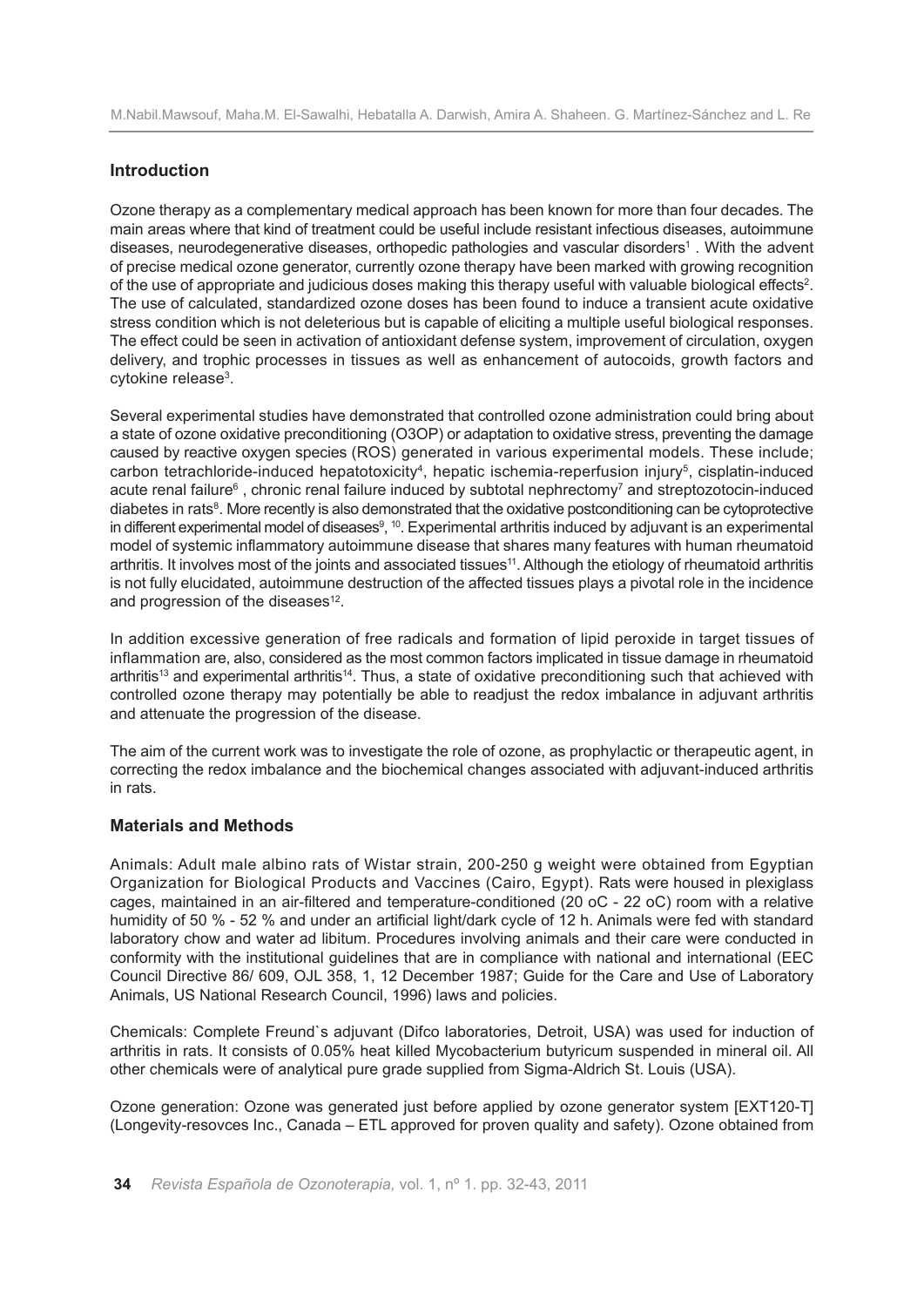medical grade oxygen represented about 0.4-0.5 % (1  $\mu$ g/mL – 120  $\mu$ g/mL) of the gas mixture. The ozone concentration was measured by using a build-in UV spectrophotometer at 254 nm.

#### **Experimental design**

Induction of adjuvant arthritis: It was induced in rats by a single subcutaneous injection of 0.25 mL of complete Freund`s adjuvant into the palmer surface of the right hind foot pad15. The peak of adjuvant polyarthritis was reached after 14 days from adjuvant inoculation.

#### **Ozone treatment**

Ozone was given by intra-rectal application using 20 mL silicone-coated disposable syringe and rectal catheter. Fixed volumes of the O3/O2 mixture were administered according to the animal weight so as to reach a final O3 dose. This route of administration was considered as most useful and easy procedure in rats $16$ .

For studying the prophylactic or therapeutic effects of ozone on the adjuvant arthritis model, the arthritic rats were divided equally into six groups of eight rats each. The first (prophylactic O3/O2 group) received 15 intra-rectal applications of O3/O2 over three weeks starting one day before adjuvant inoculation. O3/O2 mixture was given as five applications per week. It was started with a relatively low dose of ozone as 0.5 mg/kg b.w. /day in the first week, increased to 0.7 mg/kg b.w./day in the second week and ended with 1 mg/kg b. w./day in the third week. The volume of O3/O2 mixture administered was 5-6 mL/rat according to the animal weight. The second arthritic group received oxygen only (as a vehicle for ozone) in a similar schedule to the first group. The third group of arthritic rats was kept without treatment throughout 21 days and served as a control (arthritic 21 days) for the above two groups. The fourth arthritic group (therapeutic ozone group) received 10 intra-rectal applications of O3/O2 mixture starting fourteen days after adjuvant inoculation. The treatment was started by a daily dose of 0.5 mg/kg b.w. for 3 days, followed by 0.7 mg/kg b.w. for another 3 days and ended with one mg/kg b.w. for 4 days. The volume of O3/O2 mixture administered was 5-6 mL/rat according to the animal weight. The fifth arthritic group received oxygen only 14 days after adjuvant inoculation in a similar way to the fourth group. The sixth arthritic group was kept without treatment throughout 24 days and served as a control (arthritic 24 days) for the fourth and fifth groups. A group of normal rats left without any treatment and served as a control (non arthritic) group for all the above groups. All the groups were kept under the same conditions during the whole experiment.

At the end of the experimental periods, the animals were sacrificed and the blood was collected in heparinized and non-heparinized tubes, an aliquot of heparinized blood was used to assay glutathione  $(GSH)<sup>17</sup>$ . Another aliquot of heparinized blood was lysed directly in ice cold distilled water (5% v/v) and used for the determination of catalase activity (CAT; EC 1.11.1.6)<sup>18</sup>. The remaining heparinized blood was centrifuged for 10 min at 3000 g for the separation of red cells used to measure the glutathione peroxidase activity (GPx; EC 1.11.1.9)19. On the other hand the non-heparinized blood was allowed to clot and the separated serum were used for the estimation of malondialdehyde (MDA) $^{20}$ ,  $^{21}$ ; protein thiols  $(PrSH)^{22}$  and nitrite/nitrate (NO2/NO3) levels<sup>23</sup> as well as ceruloplasmin (CP) activity<sup>24</sup>.

## **Statistical Analysis**

Initially the OUTLIERS preliminary test for detection of error values was applied as a first step in the statistical analysis. After this, the homogeneity of variance test (Bartlett-Box) was used. Values are given as means ± SD. The level of statistical significance was taken at p<0.05, using one way ANOVA followed by Tukey-Kramer`s multiple comparisons test to judge the difference between various groups. The SPSS software package version 10, 2000 was used for all statistical analyses.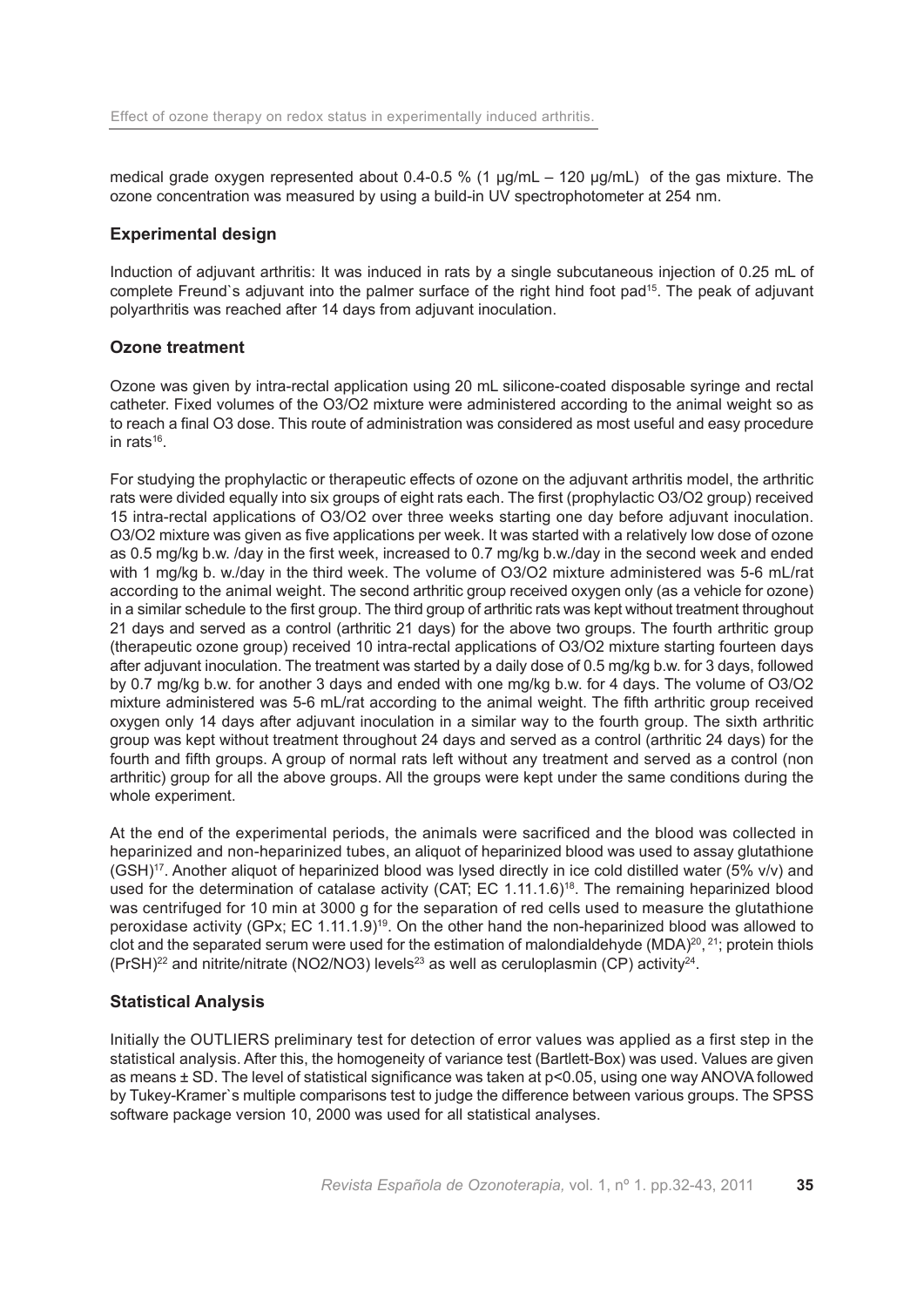# **Results**

Blood antioxidant levels in arthritic rats subjected to prophylactic and therapeutic intra-rectal application of ozone: The results for these parameters are shown in table 1 and 2. Data demonstrated that 21 or 24 days after adjuvant inoculation, arthritic rats exhibited a significant (p<0.05) reduction in blood GSH and serum PrSH levels. The reduction was extended, also, to include GPx and CAT activities as compared to the normal values.

Intra-rectal application of O3/O2 as prophylactic therapy (table1), caused a significant (p<0.05) elevation in blood GSH, serum PrSH, erythrocyte GPx and CAT activities as compared to the values present in arthritic animals. In the same way, therapeutic intra-rectal application of O3/O2 mixture (table 2) successfully restored these blood antioxidants to levels approaching or exceeding the normal values.

Serum levels of MDA and NO2/NO3 as well as CP activity in arthritic rats subjected to prophylactic or therapeutic intra-rectal application of ozone: As indicated in table 3 and 4, adjuvant-induce arthritis caused a significant (p<0.05) increase in serum levels of MDA, NO2/NO3 and CP activity after both 21 or 24 days of adjuvant inoculation. These data, demonstrated that prophylactic intra-rectal application of O3/O2 mixture (table 3) normalize serum MDA level of arthritic induced rats, but failed to exert any change in serum NO2/NO3 level of these rats. Meanwhile, O3/O2 pretreatment provided a further elevation of serum CP activity to a level exceeding the arthritic values. Therapeutic intra-rectal application of O3/O2 mixture (table 4) caused a significant (p<0.05) reduction in serum MDA level to approach the normal value, together with further elevation of CP activity than the arthritic levels. Meanwhile serum NO2/NO3 of arthritic rats was not significantly changed in response ozone treatment.

The results clearly showed that intra-rectal application of O2 (as a vehicle of O3) in prophylactic and therapeutic treatment did not affect any of the measured parameters compared to the values of arthritic rats.

# **Discussion**

The involvement of ROS in chronic inflammatory conditions such as rheumatoid arthritis and adjuvant induced-arthritis is well documented. ROS once generated provoke deleterious effects on various cellular components, among which are membrane lipids that are extensively subjected to peroxidation. Aggravation of arthritis was reported to be associated with enhancement of lipid peroxidation<sup>25</sup>.

In the present study, overproduction of ROS in adjuvant arthritis model leads to a considerable oxidant stress as indicated by a high serum level of MDA, a marker of lipid peroxidation, as well as consumption of blood antioxidants such as GSH and PrSH. The marked increase in serum MDA was observed in arthritic rats in line with our results; in arthritic rats model<sup>26</sup>-<sup>28</sup>, and in rheumatoid arthritis patients<sup>29</sup>. Increased lipid peroxide in arthritic rats is exacerbated by the decline in blood antioxidants. Similar results about GSH were reported in arthritic rats model and rheumatoid arthritis patients respectively<sup>30</sup>. <sup>31</sup>. In the same line, a marked decrease in GSH concentration was observed in the joint articular cartilage of arthritic rats<sup>32</sup>. The reduction of GSH might be attributed to the increased consumption for counteracting oxidative stress during inflammation. Increased oxidative stress was reported to enhance the formation and efflux of glutathione disulfides<sup>33</sup>. Moreover, the observed reduction in serum PrSH is in line with previous studies $30, 34$ . Such reduction could be attributed to the excessive consumption by peroxide $35$ and/or to a low serum albumin reported in other studies, since the greatest majority of serum SH (85- 90%) are found in albumin<sup>36</sup>.

In the current investigation, the decline in blood antioxidants was, also, extended to include erythrocyte GPx and CAT activities. The observation is consistent with previous manuscript<sup>26</sup>, <sup>27</sup>. A defective antioxidant enzyme machinery had been observed in erythrocytes of rheumatoid arthritis patients<sup>37</sup> and in liver, kidney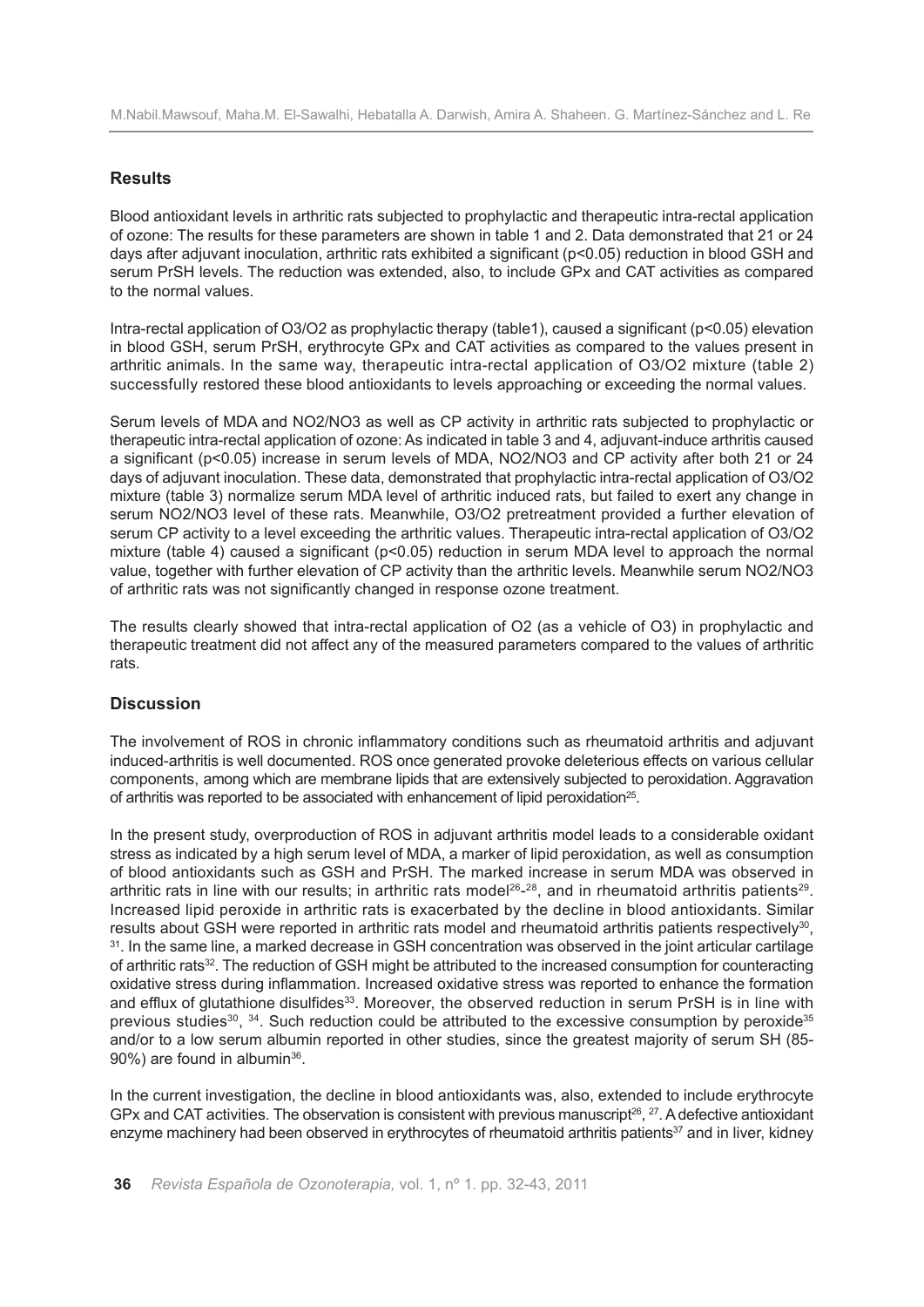and heart of adjuvant arthritic rats<sup>38</sup>. The increased production of superoxide anion, H2O2 and hydroxyl radicals demonstrated by Ramprasath et al. (2005)<sup>39</sup> might be responsible for inhibition of GPx and CAT activities.

The role of NO and other reactive nitrogen species in inflammation has not been conclusively established. However, evidences for the implication of NO in the process of inflammation and that NOS inhibitors possess potential-anti inflammatory effects have been presented40, 41.

The present results revealed a significant (p<0.05) increase in serum NO level in arthritic rats (measured as total NO2/NO3). Such result is in line with previous reports<sup>27</sup>,  $41$  in arthritic rats and in rheumatoid arthritis patients42. The over expression of iNOS in arthritis might result from increased production of IL-1 and other pro-inflammatory cytokines characteristic of that disease<sup>40</sup>.

Moreover, a major systemic event that happens in the rat following the induction of inflammation is the marked change in the level of serum CP, an acute phase protein<sup>43</sup>. In the present study, a marked elevation in serum CP activity was observed. Such elevation is consistent with previous observations<sup>30</sup>,  $34$  in arthritic rats. The increase in serum CP activity might be due to increase in its hepatic synthesis triggered by increased secretion of IL-1, epinephrine and glucocorticoids<sup>44</sup>. Furthermore, such an increase in CP activity has been reported to have a role in down regulating the inflammatory mediators and inhibiting the lipid peroxidation $43$ .

In the present study, prophylactic intra-rectal application of O2/O3 to arthritic rats over three weeks exerted protective effects on some important blood antioxidants (GSH, PrSH, GPx and CAT) and preserved them to pre-arthritic values (table 1). The present data, demonstrated that therapeutic intra-rectal application of O2/O3 for 10 days after development of adjuvant arthritis attenuated the reduction in blood antioxidants and restored the levels of these defense constituents to values close to or above the normal ones (table 2). Moreover, these stimulant effects of O2/O3 therapy on blood antioxidants were accompanied by a decrease in serum MDA level to reach the normal levels (tables 3 and 4). These positive experimental observations could be explained at the light of the ozone abilities to up-regulate the antioxidant system, a state reached under controlled use of O2/O3<sup>45</sup>. Ozone post or preconditioning is analogous to other phenomena such as ischemic preconditioning<sup>46</sup>, thermal preconditioning<sup>47</sup>, chemical preconditioning<sup>48</sup>. ischemic protconditioning10, 49. All of these processes have in common that a repeated and controlled stress is able to provide protection against a prolonged and severe stress.

A point that should not be overlooked is that O3 adaptation caused by judicious use of O3 is due to the fact that O3, instantaneously reacts with biomolecules generating ROS, among which are H2O2 and lipid peroxidation products (LOP). These molecules can elicit the up-regulation of antioxidant enzymes such as SOD, GPx, GSH-reductase and CAT. In bone marrow cells, particularly during erythrogenesis, submicromolar concentrations of LOP can up-regulate the synthesis of antioxidant enzymes<sup>2</sup>. Interestingly, Iles and Liu50 have demonstrated that some LOP by inducing the expression of glutamate cysteine ligase cause an intracellular increase of GSH. These aforementioned findings might account for the generation of biochemically improved erythrocytes during prolonged O3 therapy. Erythrocytes have been shown to respond to O3 therapy with activation of glycolysis and pentose phosphate pathway<sup>51</sup>.

In the current study, up-regulation of erythrocytes GPx and CAT by O2/O3 might be responsible for the preservation of blood GSH and serum PrSH from oxidation by ROS in arthritic rats. Furthermore, the reported activation of pentose phosphate pathway might play a role in restoring GSH level from its oxidized form.

On the other hand, prophylactic and therapeutic rectal applications of O2/O3 therapy provided further elevation of serum CP activity than the arthritic levels (tables 3 and 4). That effect could be explained on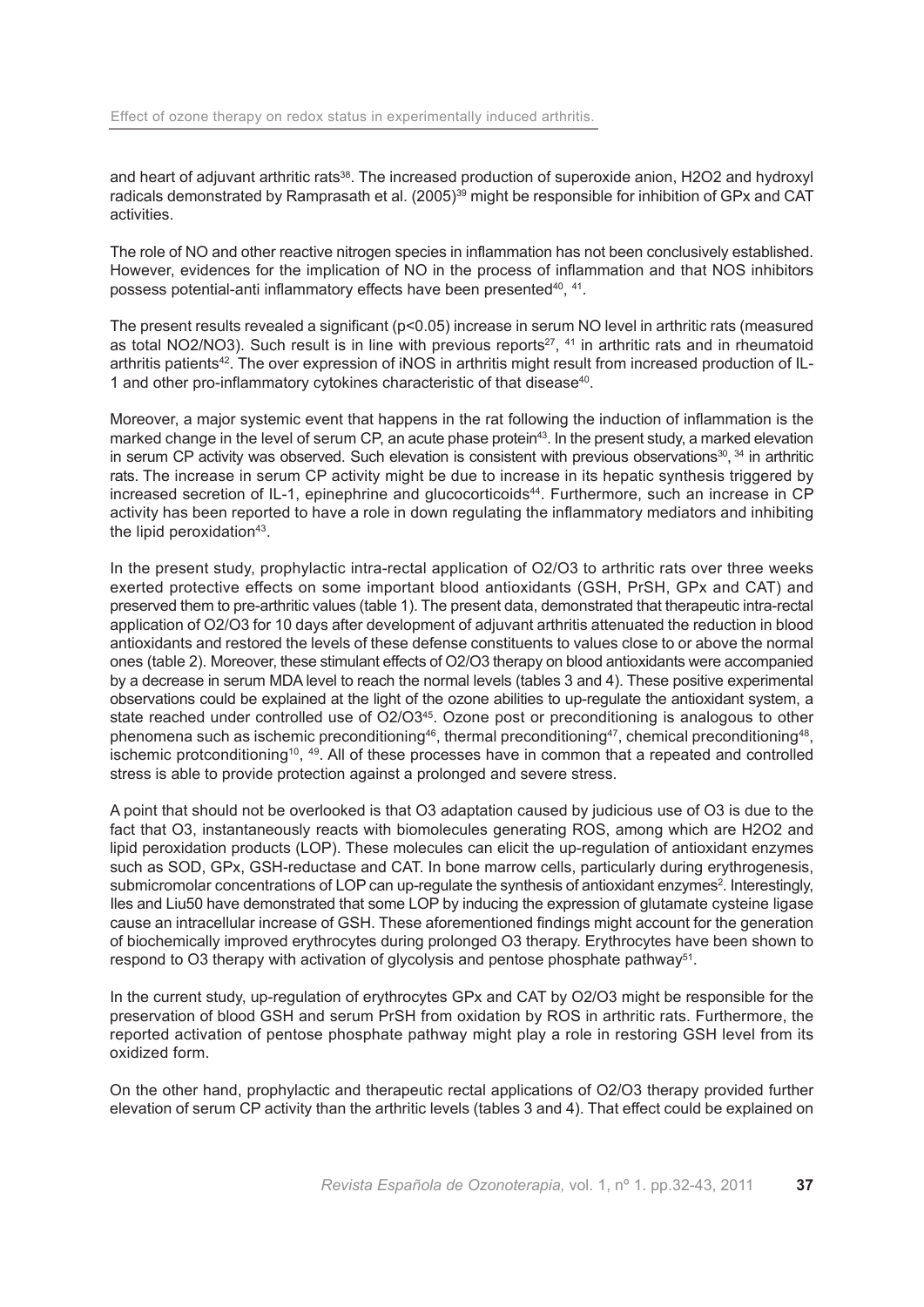the basis that O3 acts as a mild enhancer of immune system through activation of gene/regulatory nuclear factor kappa B (NF-κB) by H2O2, one of the major decomposition products of O3. Activation of that transcription factor switches on some genes that are responsible for the synthesis of several proteins, among which are the acute phase reactants and numerous interleukins<sup>52</sup>. The increased CP activity might reflect improved antioxidant status of animals subjected to O3 therapy. Moreover, O3-induced increase in CP activity could be beneficial to prevent against oxidative stress observed in adjuvantinduced arthritic rats.

In the present study, the remarkable enhancement of antioxidant status of arthritic rats has provided a protection against ROS and suppressed the process of lipid peroxidation leading to normalization of serum MDA level. Another point which should be considered in is the inability of O3 therapy to change the serum level of NO than was raised the arthritic induced rats; such effect might be related to the stimulatory effect of O3 on blood GSH. It has been stated that NO readily reacts with GSH and other cysteine containing compounds forming S-nitrosothiols with half lives of 5-50 min, in contrast to the very short half-life of NO<sup>53</sup>. Thus, formation of S-nitrosothiols in response to O3 therapy may allow more pharmacological effects at distant sites.

#### **Conclusions**

It can be concluded that O2/O3 pre or postconditioning effectively improved the antioxidant/oxidant imbalance associated with adjuvant arthritis in rats. These results potentially support the use of ozone therapy as a complementary medical approach in rheumatoid arthritis. However, further studies are needed to verify the benefit of O3 therapy in rheumatoid arthritis at biochemical and clinical levels.

| Groups                     | GSH                          | PrSH                     | GP <sub>x</sub>             | CAT                          |  |
|----------------------------|------------------------------|--------------------------|-----------------------------|------------------------------|--|
|                            | mg/dL                        | $\mu$ mol/L              | (nmoles                     | (moles)                      |  |
|                            |                              |                          | NADPH                       | $H_2O_2/$                    |  |
|                            |                              |                          | $/min/$ g $Hb)$             | min/gHb)                     |  |
| Normal Control             | $23.9 \pm 1.16$ <sup>a</sup> | $3466 \pm 153^a$         | $2744 \pm 174$ <sup>2</sup> | $124.5 \pm 16.7^a$           |  |
| Arthritic (21 days)        | $19.3 \pm 2.39$ <sup>b</sup> | $2765 \pm 264$           | $1757 \pm 273$              | $876 \pm 1534$               |  |
| Arthritic pretreated with: | $19.9 \pm 1.56$ <sup>b</sup> | $280.7 \pm 24.2^b$       | $191.6 \pm 25.2^b$          | $94.6 \pm 9.07$ <sup>b</sup> |  |
| O <sub>2</sub>             |                              |                          |                             |                              |  |
| Arthritic pretreated with: | $23.4 \pm 1.27$ <sup>a</sup> | 333.3±65.04 <sup>a</sup> | 244± 16.3ª                  | 130.7±18.3ª                  |  |
| $O3/O2$ mixture            |                              |                          |                             |                              |  |

Table 1. Blood antioxidant levels in arthritic rats subjected to prophylactic intra-rectal application of O3/O2 mixture

*Legend: Data are expressed as mean of (7) observations ± SD; Values with non-identical superscripts are* significantly different p < 0.05 / within the same set. Reduced glutathione, GSH; protein thiols, PrSH; glutathione *peroxidase, GPx; catalase, CAT.*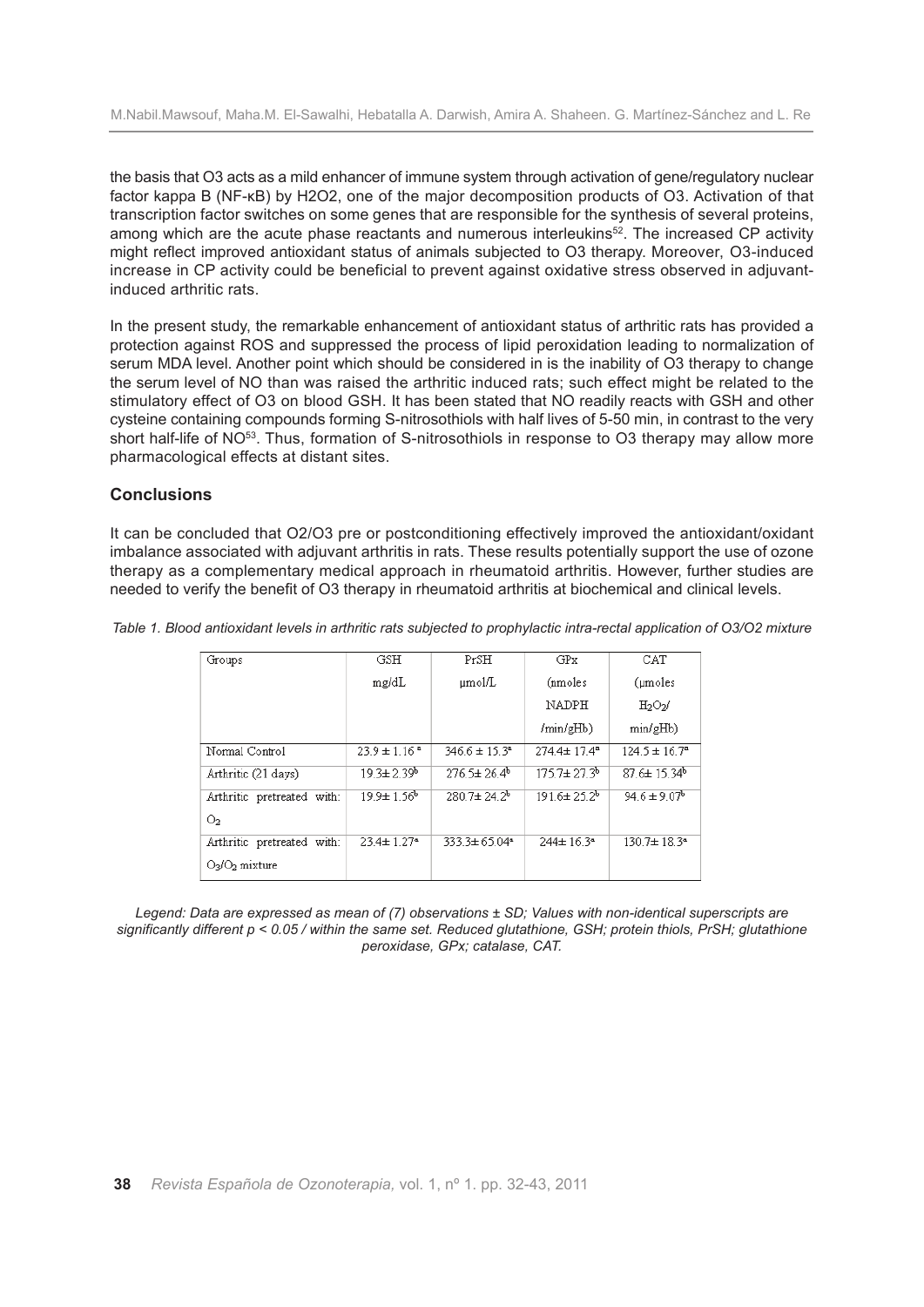| Groups                                       | GSH                        | PrSH                          | GPx                         | CAT                           |  |
|----------------------------------------------|----------------------------|-------------------------------|-----------------------------|-------------------------------|--|
|                                              | mg/dL                      | µmol/L                        | (nmoles                     | $(\mu$ moles                  |  |
|                                              |                            |                               | NADPH                       | $H_2O_2/$                     |  |
|                                              |                            |                               | /min/gHb)                   | min/gHb)                      |  |
| Normal Control                               | $239 \pm 116$ <sup>a</sup> | $3466 \pm 153$ <sup>a</sup>   | 274 4± 17 4ª                | $124.5 \pm 16.7$ <sup>a</sup> |  |
| Arthritic (24 days)                          | $18.3 \pm 3.19^{\circ}$    | $290.1 \pm 13.9$ <sup>b</sup> | $178.7 + 39.9$ <sup>b</sup> | $100.8 \pm 8.1$ <sup>b</sup>  |  |
| Arthritic treated with: O <sub>2</sub>       | $181\pm 22^b$              | $2957 \pm 944$                | 193.7±43.7                  | $104.1 \pm 20.1$ <sup>b</sup> |  |
| Arthritic treated with: $O_2/O_2$<br>mixture | $24.6 \pm 3.9^a$           | 338.9±17.9ª                   | 249.6±15.4ª                 | $128.7 \pm 8.84$              |  |

| Table 2. Blood antioxidant levels in arthritic rats subjected to therapeutic intra-rectal application of O3/O2 mixture. |  |
|-------------------------------------------------------------------------------------------------------------------------|--|
|-------------------------------------------------------------------------------------------------------------------------|--|

*Legend: Data are expressed as mean of (7) observations ± SD; Values with non-identical superscripts are* significantly different p < 0.05 / within the same set. Reduced glutathione, GSH; protein thiols, PrSH; glutathione *peroxidase, GPx; catalase, CAT.*

|  |  |  |  |                              |  | Table 3. Serum levels of MDA, NO2/NO3 and CP activity in arthritic rats subjected to prophylactic intra-rectal |  |
|--|--|--|--|------------------------------|--|----------------------------------------------------------------------------------------------------------------|--|
|  |  |  |  | application of O3/O2 mixture |  |                                                                                                                |  |

| Groups                                       | MDA<br>nmol/mL               | NO2NO3<br>nmol/mL            | CP<br>U/L                       |
|----------------------------------------------|------------------------------|------------------------------|---------------------------------|
| Normal Control                               | $3.62 \pm 0.36$ <sup>a</sup> | $23.2 \pm 1.94$ <sup>a</sup> | $127.4 \pm 17.04$ <sup>a</sup>  |
| Arthritic (21 days)                          | $4.83 \pm 0.8$ <sup>b</sup>  | $334 \pm 44$                 | $210.6 \pm 31.05^{\circ}$       |
| Arthritic pretreated with: O <sub>2</sub>    | $4.26 \pm 0.49$ <sup>b</sup> | $316 \pm 528$                | $2179 \pm 275$                  |
| Arthritic pretreated with: $O_3/O_2$ mixture | $3.3 \pm 0.51$ <sup>a</sup>  | $35.7 \pm 4.36$ <sup>b</sup> | $282.1 \pm 42.4$ <sup>b,c</sup> |

*Legend: Data are expressed as mean of (7) observations ± SD; Values with non-identical superscripts are significantly different p < 0.05 / within the same set. Malondialdehyde, MDA; nitrite/nitrate NO2/NO3; ceruloplasmin activity CP.*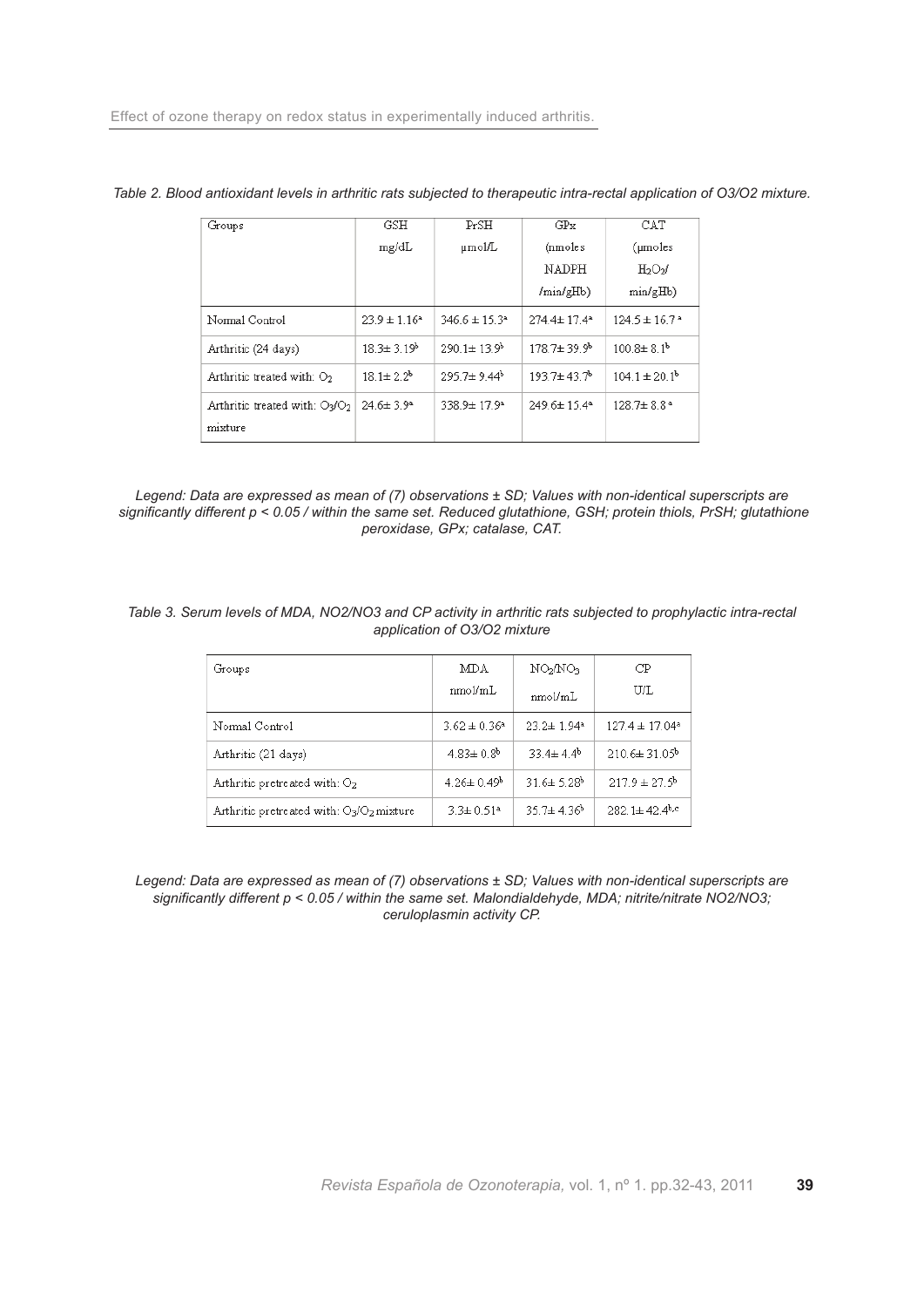| Groups                                    | MDA                          | NO2NO3                       | СP                             |  |
|-------------------------------------------|------------------------------|------------------------------|--------------------------------|--|
|                                           | nmol/mL                      | nmol/mL                      | U/L                            |  |
| Normal Control                            | $3.62 \pm 0.36^a$            | $23.2 \pm 1.94$ <sup>a</sup> | $127.4 \pm 17.04$ <sup>a</sup> |  |
| Arthritic (24 days)                       | $4.7 \pm 0.66$ <sup>b</sup>  | $33.4\pm6.29$ <sup>b</sup>   | $199.1 \pm 36.4$ <sup>b</sup>  |  |
| Arthritic treated with: $O2$              | $4.12 \pm 0.37$ <sup>b</sup> | $29.7 \pm 2.88$ <sup>b</sup> | $187.6 \pm 22.6^{\circ}$       |  |
| Arthritic treated with: $O_3/O_2$ mixture | $3.43 \pm 0.21$ <sup>a</sup> | $30.1 \pm 3.95$ <sup>b</sup> | $252 \pm 51.9$ °               |  |

#### Table 4. Serum levels of MDA and NO2/NO3 as well as CP activity in arthritic rats subjected to therapeutic *intra-rectal application of O3/O2 mixture*

# **References**

1.Bocci, V. Biological and clinical effects of ozone. Has ozone therapy a future in medicine? Br J Biomed Sci 56, 270-9 (1999).

2Bocci, V. Ozone as Janus: this controversial gas can be either toxic or medically useful. Mediators Inflamm 13, 3-11 (2004).

3.Bocci, V.A. Scientific and medical aspects of ozone therapy. State of the art. Arch Med Res 37, 425- 35 (2006).

4.Candelario-Jalil, E. et al. Oxidative preconditioning affords protection against carbon tetrachlorideinduced glycogen depletion and oxidative stress in rats. J Appl Toxicol 21, 297-301 (2001).

5.Ajamieh, H.H. et al. Effects of ozone oxidative preconditioning on nitric oxide generation and cellular redox balance in a rat model of hepatic ischaemia-reperfusion. Liver Int 24, 55-62 (2004).

6.Borrego, A. et al. Protection by ozone preconditioning is mediated by the antioxidant system in cisplatin-induced nephrotoxicity in rats. Mediators Inflamm 13, 13-9 (2004).

7.Calunga, J.L. et al. Ozone therapy on rats submitted to subtotal nephrectomy: role of antioxidant system. Mediators Inflamm 2005, 221-7 (2005).

8.Al-Dalain, S.M. et al. Ozone treatment reduces markers of oxidative and endothelial damage in an experimental diabetes model in rats. Pharmacol Res 44, 391-6 (2001).

9.Xia, Z., Gao, J. &Ancharaz,A. Protecttive effect of ischemic postconditioning on lung ischemia-reperfusion injury in rats and the role of heme oxygenase-1. Chin J Traumatol 12, 162-6 (2009).

*Legend: Data are expressed as mean of (7) observations ± SD; Values with non-identical superscripts are significantly different p < 0.05 / within the same set. Malondialdehyde, MDA; nitrite/nitrate NO2/NO3; ceruloplasmin activity CP.*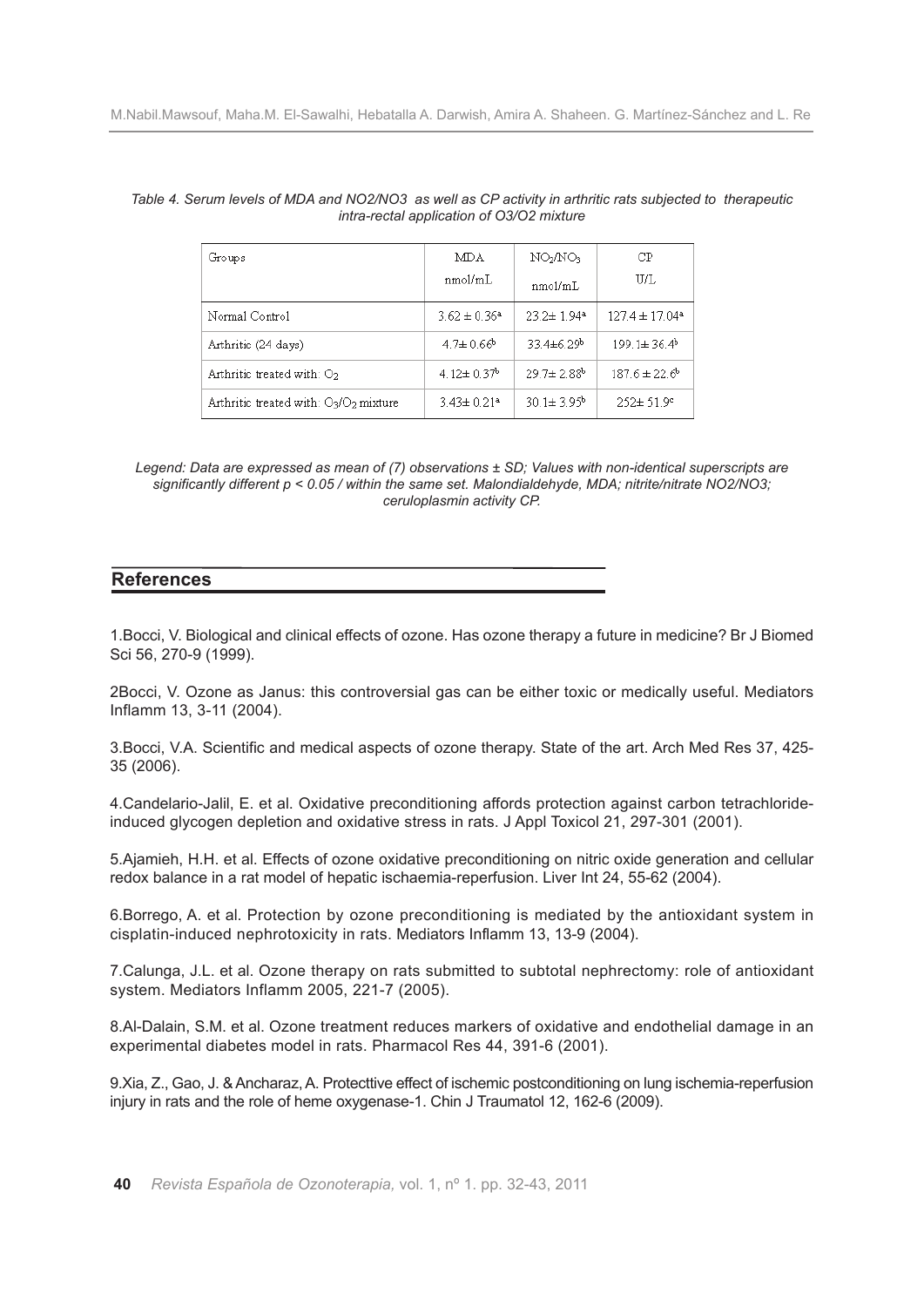10.Balakumar, P., Rohilla, A., Singh, G., Singh, K. & Singh, M. Modulation of cardioprotective effect of ischemic pre- and postconditioning in the hyperhomocysteinemic rat heart. Methods Find Exp Clin Pharmacol 31, 71-9 (2009).

11.Billingham, M. & Davies, E. Experimental models of arthritis in animals as screening tests for drugs to treat arthritis in man (eds. Vane, J. & Ferrira, S.) (Springer, Berlin, 1979).

12.Rosenberg, A. Bones, Joints and Soft tissues (eds. Cotran, R., Kumar, V. & Collins, T.) (W.B. Saunders Company, Philadelphia London, Toronto, Tokyo, 1999).

13.Wade, C.R., Jackson, P.G., Highton, J. & van Rij, A.M. Lipid peroxidation and malondialdehyde in the synovial fluid and plasma of patients with rheumatoid arthritis. Clin Chim Acta 164, 245-50 (1987).

14.Yoshikawa, T., Tanaka, H. & Kondo, M. The increase of lipid peroxidation in rat adjuvant arthritis and its inhibition by superoxide dismutase. Biochem Med 33, 320-6 (1985).

15.Piliero, S., Graeme, M., Sigg, E., Chines, G. & C, C.C. Action of anti-inflammatory agents upon blood and histopathological changes. Life Sci 5, 1057-1069 (1966).

16.Gonzalez, R. et al. Reversion by ozone treatment of acute nephrotoxicity induced by cisplatin in rats. Mediators Inflamm 13, 307-12 (2004).

17.Beutler, E., Duron, O. & Kelly, B.M. Improved method for the determination of blood glutathione. J Lab Clin Med 61, 882-8 (1963).

18.Aebi, H. (ed.) Methods of enzymatic analysis (Verlag Chemie, Weinheim, 1974).

19.Paglia, D.E. & Valentine, W.N. Studies on the quantitative and qualitative characterization of erythrocyte glutathione peroxidase. J Lab Clin Med 70, 158-69 (1967).

20.Uchiyama, M. & Mihara, M. Determination of malondialdehyde precursor in tissue by thiobarbituric acid test. Anal Biochem 86 (1978).

21.Yoshioka, T., Kawada, K., Shimada, T. & Mori, M. Lipid peroxidation in maternal and cord blood and protective mechanism against activated-oxygen toxicity in the blood. Am J Obstet Gynecol 135, 372-6 (1979).

22.Koster, J., Biemond, P. & Gsweaak, A. Intracellular and extracellular sulfhydryl levels in rheumatoid arthritis. Ann Rheum Dis 45 (1986).

23.Miranda, K.M., Espey, M.G. & Wink, D.A. A rapid, simple spectrophotometric method for simultaneous detection of nitrate and nitrite. Nitric Oxide 5, 62-71 (2001)

24.Schosinsky, K.H., Lehmann, H.P. & Beeler, M.F. Measurement of ceruloplasmin from its oxidase activity in serum by use of o-dianisidine dihydrochloride. Clin Chem 20, 1556-63 (1974).

25.Moodley, D., Mody, G., Patel, N. & Chuturgoon, A.A. Mitochondrial depolarisation and oxidative stress in rheumatoid arthritis patients. Clin Biochem 41, 1396-401 (2008).

26.Chamundeeswari, D., Vasantha, J., Gopalakrishnan, S. & Sukumar, E. Free radical scavenging activity of the alcoholic extract of Trewia polycarpa roots in arthritic rats. J Ethnopharmacol 88, 51-6 (2003).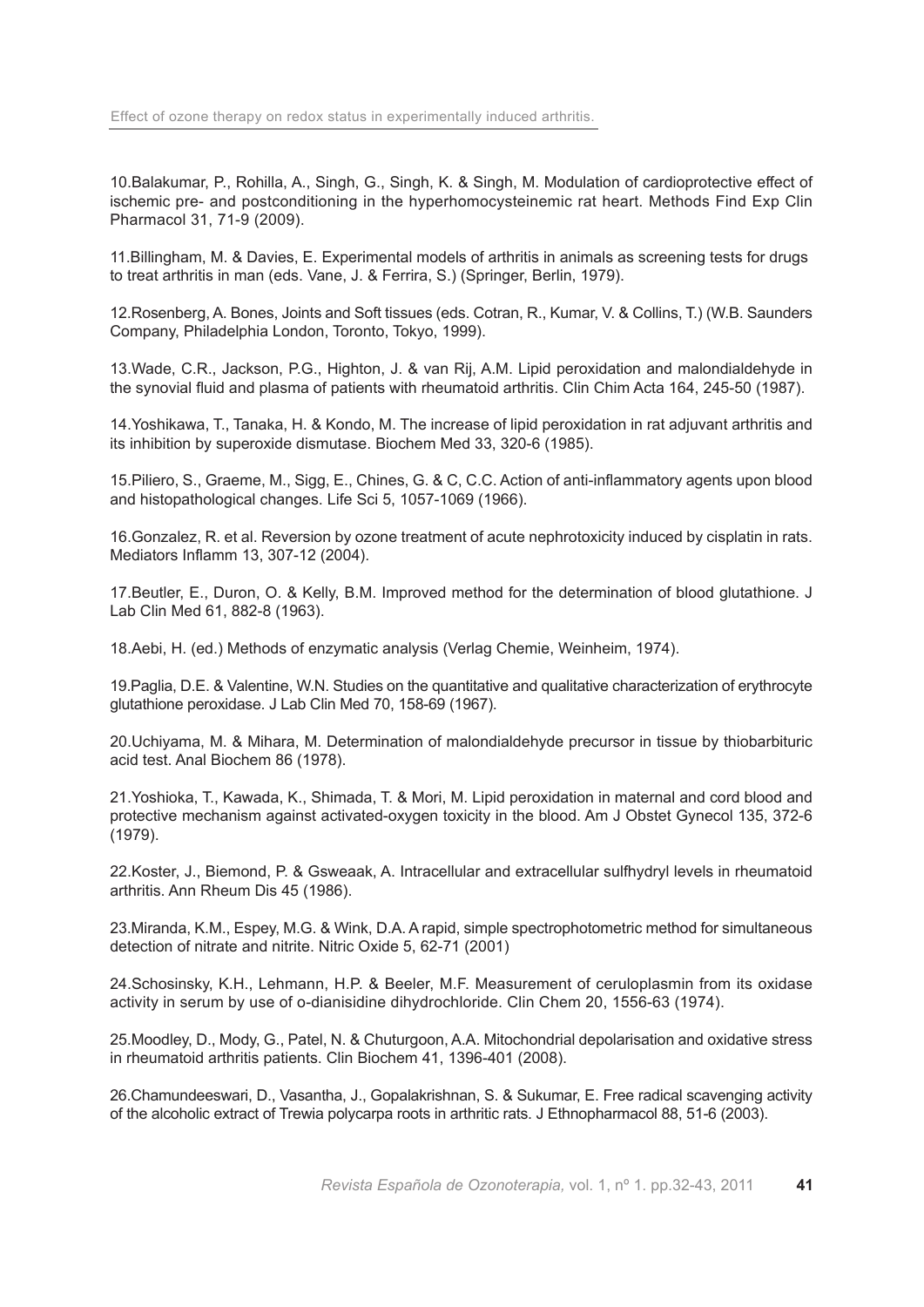27.Ramprasath, V.R., Shanthi, P. & Sachdanandam, P. Semecarpus anacardium Linn. nut milk extract, an indigenous drug preparation, modulates reactive oxygen/nitrogen species levels and antioxidative system in adjuvant arthritic rats. Mol Cell Biochem 276, 97-104 (2005).

28.Agha, A.M., El-Khatib, A.S. & Al-Zuhair, H. Modulation of oxidant status by meloxicam in experimentally induced arthritis. Pharmacol Res 40, 385-92 (1999).

29.Gambhir, J.K., Lali, P. & Jain, A.K. Correlation between blood antioxidant levels and lipid peroxidation in rheumatoid arthritis. Clin Biochem 30, 351-5 (1997).

30.Fahim, A.T., Abd-el Fattah, A.A., Agha, A.M. & Gad, M.Z. Effect of pumpkin-seed oil on the level of free radical scavengers induced during adjuvant-arthritis in rats. Pharmacol Res 31, 73-9 (1995).

31.Chilies, C., Mulheron, M., McCrae, F., Reglinski, W. & Sturrock, R. Concentration and reactivity of the sulfhydryl group population on the membrane of intact erythrocytes in patients with rheumatoid arthritis. Ann Rheum Dis 40, 668-671 (1990).

32.Campo, G.M. et al. Efficacy of treatment with glycosaminoglycans on experimental collagen-induced arthritis in rats. Arthritis Res Ther 5, R122-31 (2003).

33.Eklow, L., Moldeus, P. & Orrenius, S. Oxidation of glutathione during hydroperoxide metabolism. A study using isolated hepatocytes and the glutathione reductase inhibitor 1,3-bis(2-chloroethyl)-1 nitrosourea. Eur J Biochem 138, 459-63 (1984).

34.+Kheir-Eldin, A.A., Hamdy, M.A., Motawi, T.K., Shaheen, A.A. & Abd el Gawad, H.M. Biochemical changes in arthritic rats under the influence of vitamin E. Agents Actions 36, 300-5 (1992).

35.+Hall, N.D., Maslen, C.L. & Blake, D.R. The oxidation of serum sulph-hydryl groups by hydrogen peroxide secreted by stimulated phagocytic cells in rheumatoid arthritis. Rheumatol Int 4, 35-8 (1984).

36.+Thomas, J. & Evans, P.H. Serum protein changes in coal workers' pneumoconiosis. Clin Chim Acta 60, 237-47 (1975).

37.+Imadaya, A., Terasawa, K., Tosa, H., Okamoto, M. & Toriizuka, K. Erythrocyte antioxidant enzymes are reduced in patients with rheumatoid arthritis. J Rheumatol 15, 1628-31 (1988).

38.+Vijayalakshmi, T., Muthulakshmi, V. & Sachdanandam, P. Salubrious effect of Semecarpus anacardium against lipid peroxidative changes in adjuvant arthritis studied in rats. Mol Cell Biochem 175, 65-9 (1997).

39.+Ramprasath, V.R., Shanthi, P. & Sachdanandam, P. Effect of Semecarpus anacardium Linn. nut milk extract on rat neutrophil functions in adjuvant arthritis. Cell Biochem Funct 24, 333-40 (2006).

40.+Jarvinen, T.A., Moilanen, T., Jarvinen, T.L. & Moilanen, E. Nitric oxide mediates interleukin-1 induced inhibition of glycosaminoglycan synthesis in rat articular cartilage. Mediators Inflamm 4, 107-11 (1995).

41.+Gad, M.Z. & Khattab, M. Modulation of nitric oxide synthesis in inflammation. Relationship to oxygenderived free radicals and prostaglandin synthesis. Arzneimittelforschung 50, 449-55 (2000).

42.+Ueki, Y., Miyake, S., Tominaga, Y. & Eguchi, K. Increased nitric oxide levels in patients with rheumatoid